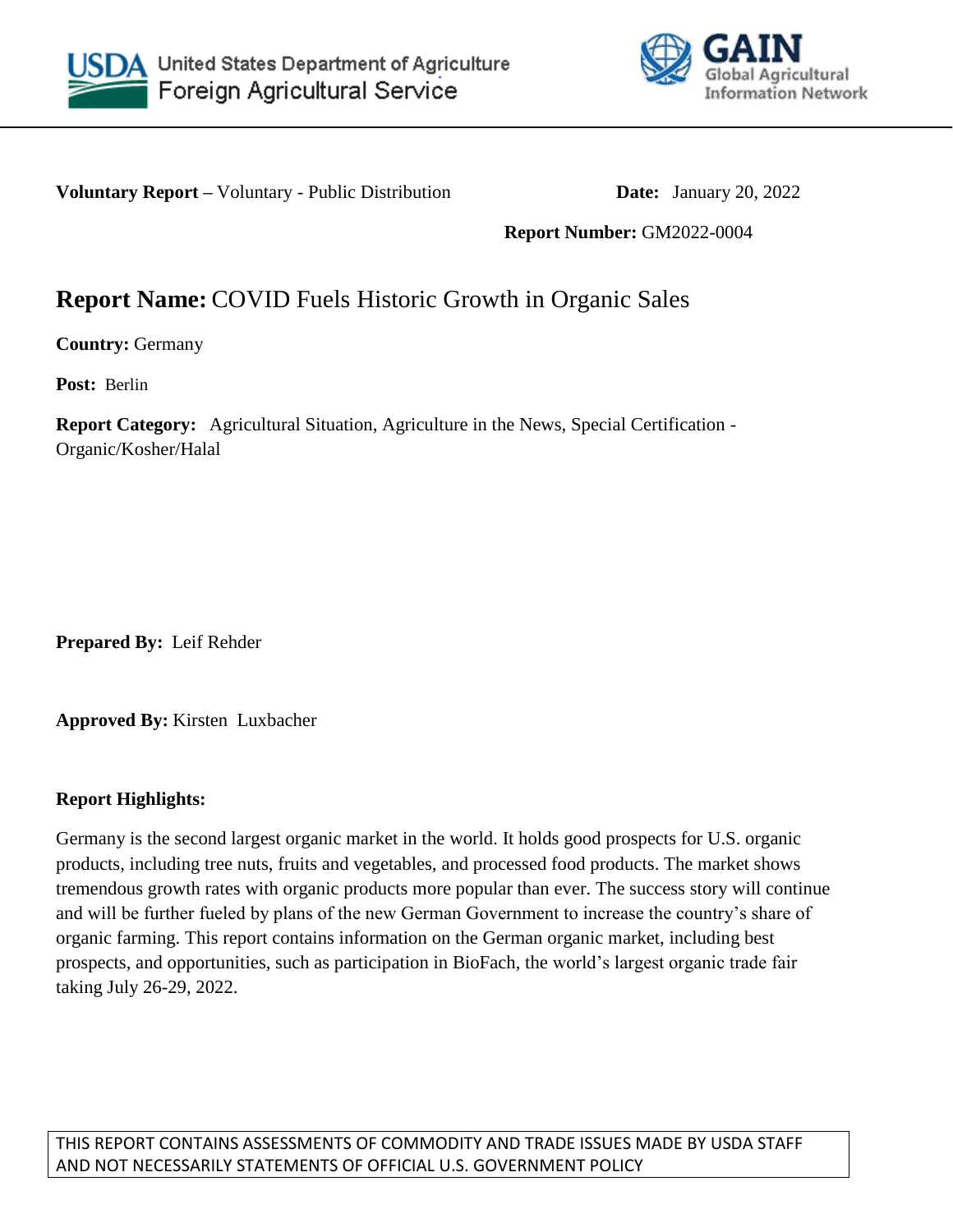



#### **General Information**

After the United States, Germany is the second largest organic food market in the world. Sales of organic food in Germany increased rapidly in recent years, reaching a high of €15 billion (USD \$16.85 billion) in 2020. That represents more than a third of total organic food sales in the European Union and 6.4 percent of total food sales in Germany. During the COVID-19 pandemic, German consumers purchased 22 percent more organic products in 2020. This reflects a shift in consumer food purchases from the food service sector to the food retail sector as a result of government pandemic control measures that included the closure of restaurants, hotels, etcetera and increased working from home. These closures and shifts in work settings, meant that consumers generally purchased more food retail items. As part of this trend, organic products saw a rise in sales numbers.



Source: FIBL Statistics, Agrarmarkt Informations-Gesellschaft (AMI), Bund Oekologische Lebensmittelwirtschaft (BÖLW), 2021\* FAS Berlin Estimate

According to the Bund Oekologische Lebensmittelwirtschaft (BÖLW), an umbrella organization of German producers, processors, and traders of organic food, German customers bought more organic products at all points of sale, with the greatest upswing in "other places of retail." Growing 35%, health food stores and farm shops, online retailers (incl. delivery services), weekly markets, bakers, and

THIS REPORT CONTAINS ASSESSMENTS OF COMMODITY AND TRADE ISSUES MADE BY USDA STAFF AND NOT NECESSARILY STATEMENTS OF OFFICIAL U.S. GOVERNMENT POLICY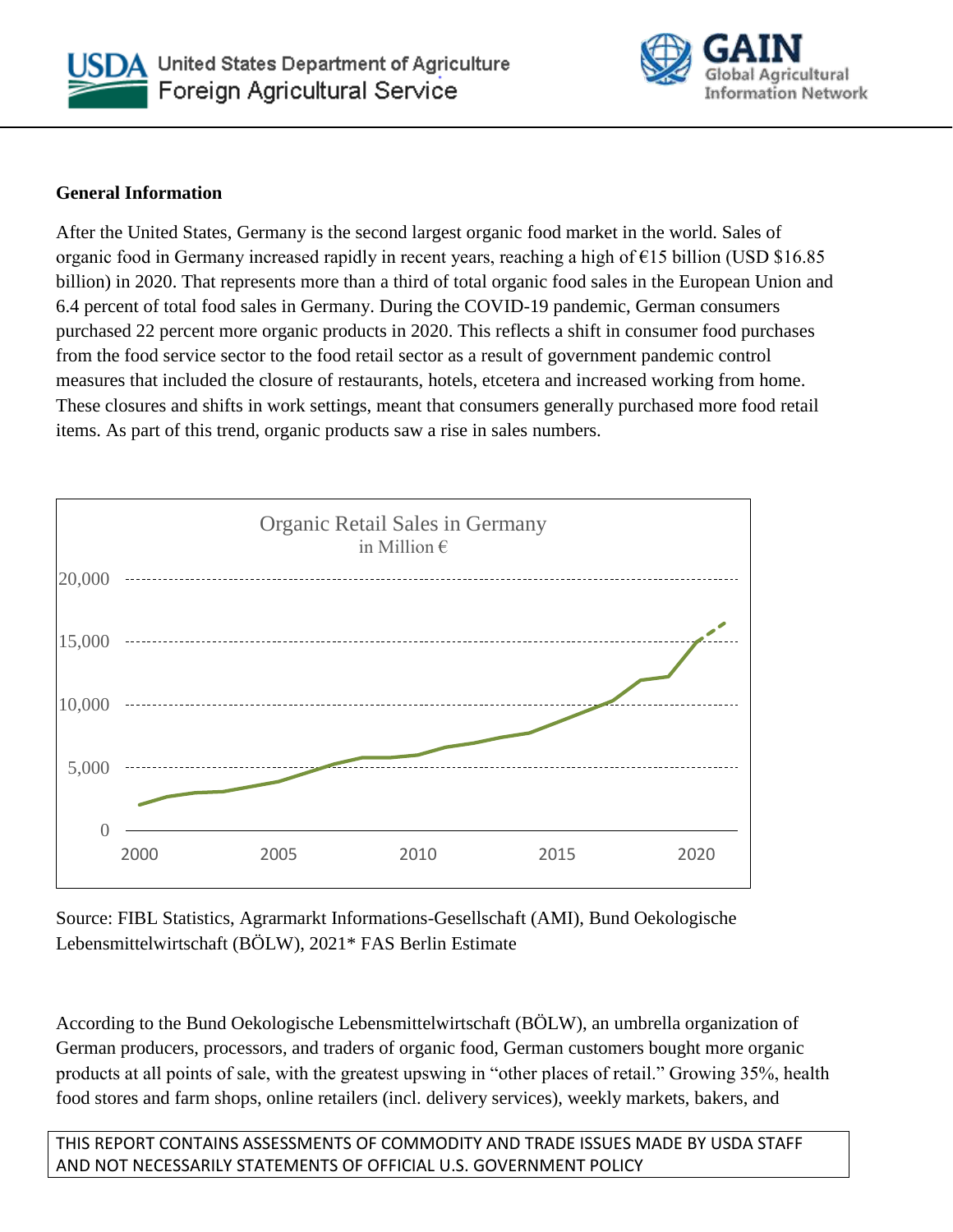butchers saw the biggest rises. Direct marketers and online retailers flourished; organic subscription box services were stretched to their limits during the various lockdowns throughout the year. Top sellers of the year included organic meat, flour, fruit, and vegetables, with growth figures of between 70% (poultry) and 25% (fruit). The organic segment grew at about twice the rate of the total food market.

In 2020, organic farming in Germany included 35,413 farms and covered 4,197,737 acres of land. With record sales of organic food and beverages, many more farms and food companies seized the opportunity to go organic. According to BÖLW, 10.2% of Germany's agricultural land was managed by organic farmers in 2020, while a 5.3% increase in land area created a further 209,866 acres of organic land. One out of eight farmers in Germany has become organic and the number continues to grow.

Though organic farming in Germany is growing, domestic production is unable to meet demand, resulting in higher import volumes (and values). In general, the German organic market offers good opportunities for suppliers who are creative in their choice of products and work with the organic community to tailor their production to meet demand from food producers and the retail trade.

Organic products were more popular than ever in 2020. German consumers spent significantly more money on organic food but also on food in general. This was partly because options for out of home eating were limited. It remains to be seen whether this consumer behavior translates over to the food service sector past the COVID-19 pandemic. For now, the record surge in 2020 can be seen as an exception due to the pandemic. However, the organic sector is projected to grow in 2021. FAS Berlin expects more moderate growth along the lines of pre-pandemic years.

#### **New Government Sets Ambitious Goal**

Germany's new three-party governing coalition of Social Democrats (SPD), the Greens, and the Liberal Democrats (FDP) made it clear, that fighting climate change and achieving the Paris climate protection targets is a top priority. Their coalition agreement asserts that climate protection secures freedom, justice, and sustainable prosperity. Thus, the so called "social market economy" in Germany needs to be re-established as a "socio-ecological market economy." The distribution of the ministries between the three governing parties has shown that the Greens will take the lead in agriculture and related issues. The party will not just head the Federal Ministry of Food and Agriculture but also the Ministry of Environment and the Ministry of Economy and Climate Protection. Traditionally, organic agriculture has been a key component of the Green party's agenda and the coalition agreement already indicates political support for organic agriculture.

The parties agreed that making agriculture sustainable and fit for the future is one of their primary goals. The coalition agreement states that species extinction and biodiversity loss is another ecological crisis. For this reason, the new government wants to limit the use of pesticides in general and one of the methods to do so, is increasing the share of organic farming. While, the EU has already set itself an organic target of 25% by 2030 in the Farm to Fork strategy, the new German government has even more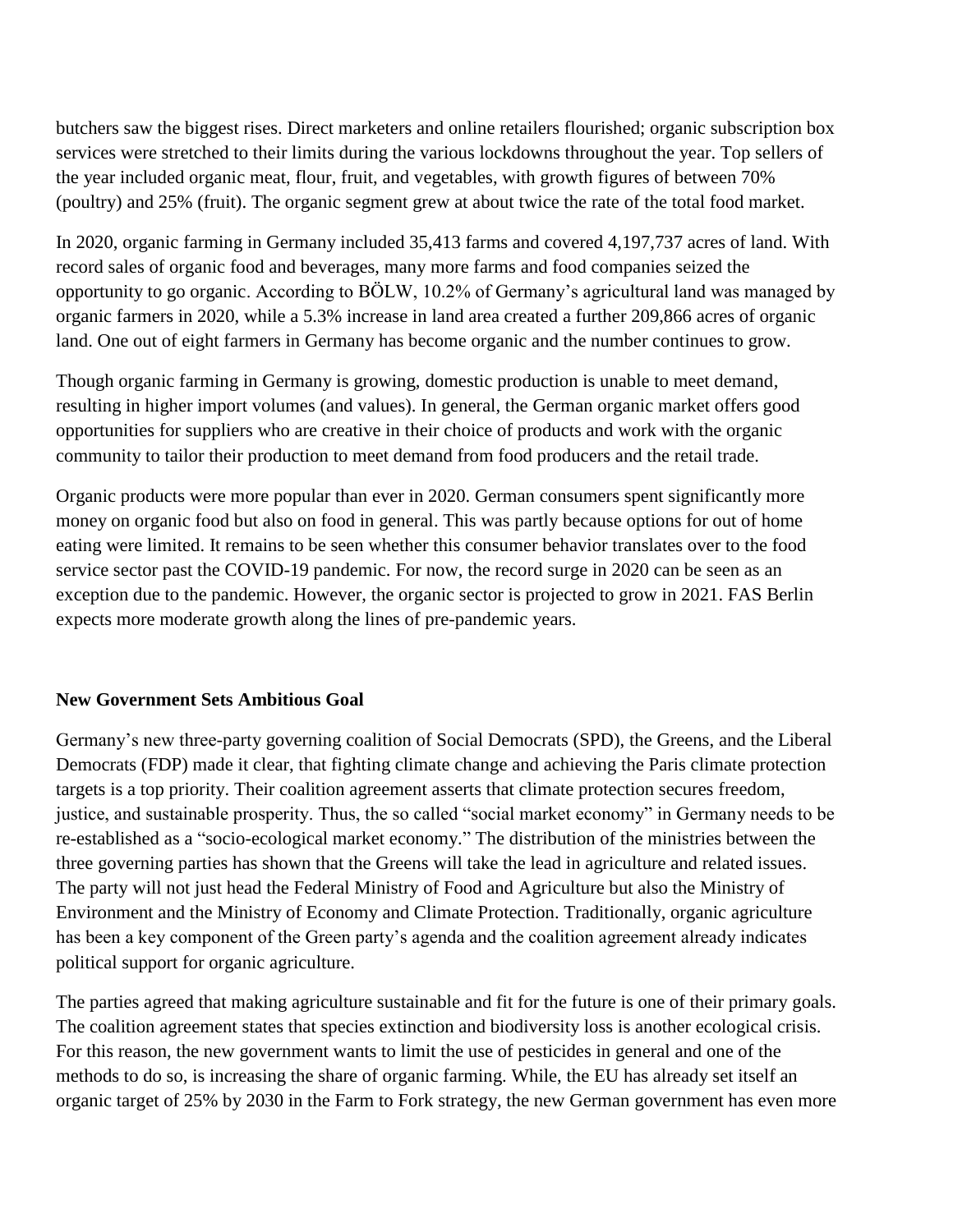ambitious plans. It aims to increase the share of agricultural land under organic farming to 30% by 2030, the previous target was 20%. Funding for the federal organic farming program will be increased and, in line with the expansion target, agricultural research funds will also be made available.

When it comes to trade, the new government wants to strengthen rules-based free trade based on fair social, ecological, and human rights standards. It advocates for a German and European trade policy against protectionism and unfair trade practices. While the details of future agricultural policy are yet unclear, organic agriculture is set to be one of the pillars. This will likely not just increase production but also trigger demand. The market is clearly set for further growth and to continue its success story.

#### **Organic Food Retail Channels**

Organic food sales in Germany are split between traditional food retail companies (e.g., grocery stores) and specialty organic food stores. The major driver of growth in organic food sales in recent years is the expansion of specialty organic shops. Traditional food retail accounts for 60% of organic food sales in Germany, with the other 40% going to organic retail shops and specialty shops like bakeries, butchers, fruit and vegetable stores, open air markets, or direct sales from the farm. In contrast to the conventional food retail market, the organic food retail sector is neither consolidated, concentrated, nor saturated. For more information about the food retail market in Germany and other characteristics, please see our annual report: [Retail Food Germany 2021.](https://fas-europe.org/downloads/71/germany/4159/retail-foods-germany-2021.pdf)

It is estimated that there are over 2,400 organic food retail shops in Germany. The company "Denn's" is the only truly nationwide store. It has by far the largest number of outlets. Other big organic food chains are regional or in larger cities only.

| Company            | Sales (in Million $\epsilon$ ) | Number of Outlets | Locations           |
|--------------------|--------------------------------|-------------------|---------------------|
| Denn's             | 515                            | 311               | Germany, Austria    |
| Alnatura           | 1,000                          | 153               | Mainly in Southern  |
|                    |                                |                   | and Western         |
|                    |                                |                   | Germany but also in |
|                    |                                |                   | Berlin, Bremen,     |
|                    |                                |                   | Hannover and        |
|                    |                                |                   | Hamburg), Austria,  |
|                    |                                |                   | and Switzerland     |
| <b>Bio Company</b> | 189                            | 60                | Berlin and Potsdam  |
|                    |                                |                   | but also in Dresden |
|                    |                                |                   | and Hamburg         |
| <b>Basic</b>       | 142                            | 32                | Berlin, Rhine-Ruhr- |
|                    |                                |                   | region, Munich,     |
|                    |                                |                   | Stuttgart, and      |
|                    |                                |                   | Frankfurt           |
| Ebl                | 97                             | 30                | Nuremberg and       |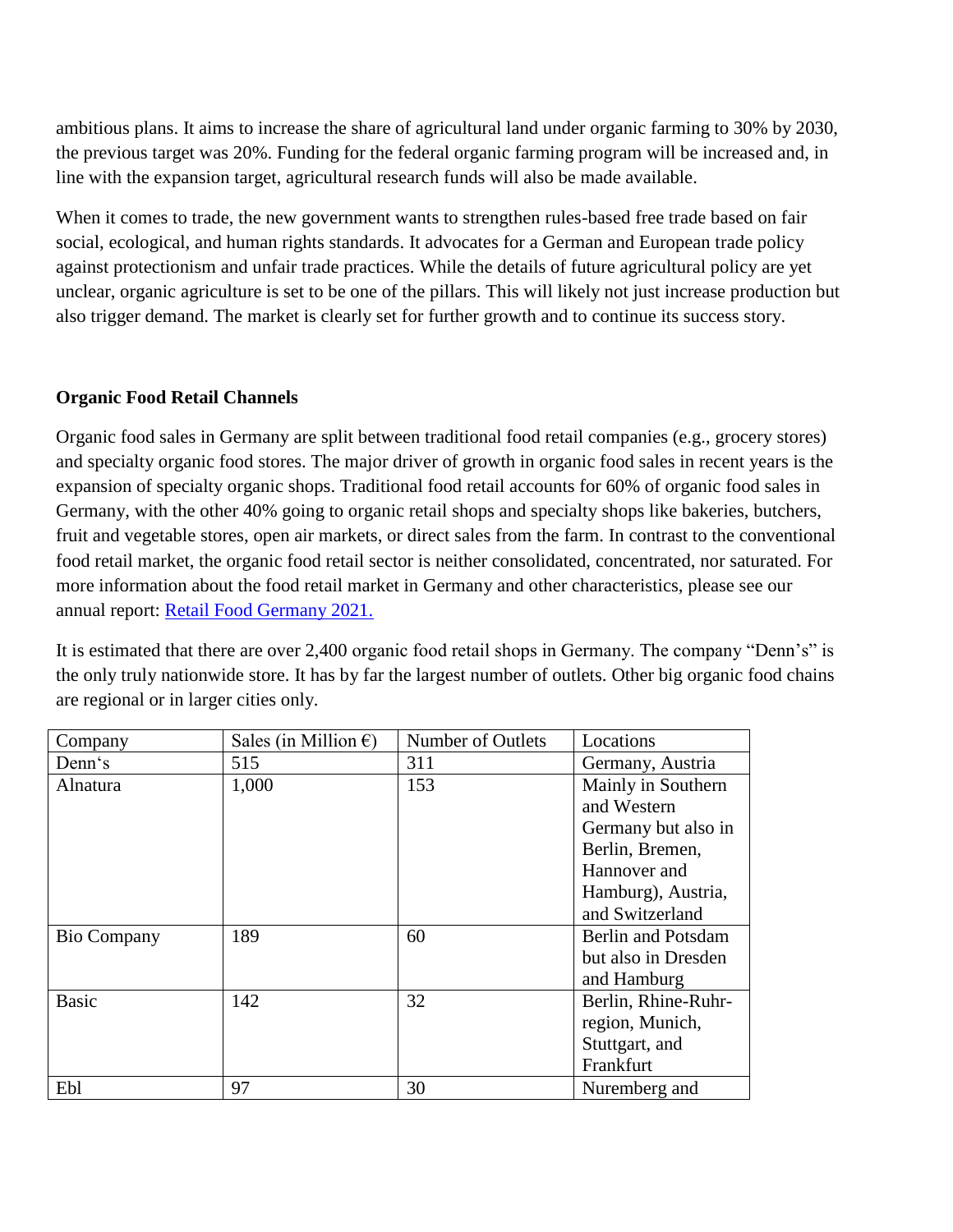|               |    |                    | Bamberg        |
|---------------|----|--------------------|----------------|
| SuperBioMarkt | 66 | $2^{\circ}$<br>ے ر | North-Rhine    |
|               |    |                    | Westphalia and |
|               |    |                    | Osnabrueck     |

Sources: FAS Berlin, Lebensmittelzeitung and company websites

#### **U.S. Organic Exports to Germany**

U.S. organic food exports to Germany that have Harmonized System (HS) codes peaked in 2019 at \$1.7 million. The COVID-19 pandemic curbed trade in these products, with exports of U.S. organic products falling to \$0.7 million in 2020. Exports were down by 41 percent in September 2021 compared to the same period in 2020 (latest available data). Note that the Harmonized System covers a limited number of organic commodities. Existing HS codes cover only a fraction of the United States' organic trade with Germany. Products covered by HS codes include fresh organic products like milk, fruits, and vegetables, but not popular processed products or organic nuts. Actual U.S. exports of organic products to the EU and Germany are likely multiple times higher than reported data shows. Despite this shortcoming, the HS system is a useful tool for tracking covered products and to see the export dynamics for those specific products.



Source: U.S. Census Bureau Trade Data (USDA's Global Agricultural Trade System Online – GATS), 2021\* FAS Berlin Estimate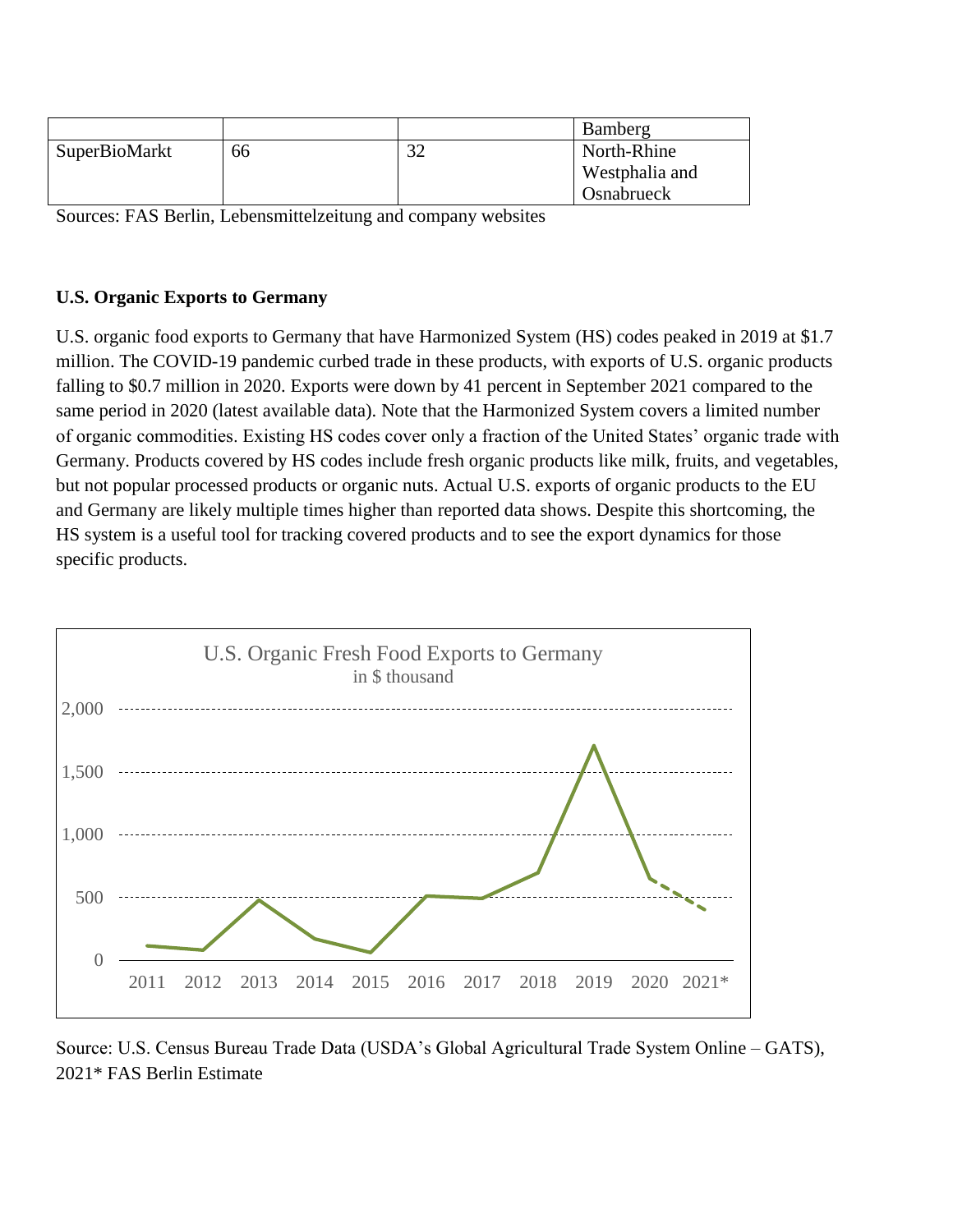U.S. Census Bureau Trade Data shows very volatile U.S. organic food exports to Germany. The top export product changes every year, indicating that decisions are based on the current U.S. price and supply situation rather than long-term, established contracts between American and German companies. The steep decline in organic exports to Germany was heavily influenced by trade disruptions caused by the COVID-19 pandemic. Exports of all products besides asparagus and coffee declined.



Source: U.S. Census Bureau Trade Data (USDA's Global Agricultural Trade System Online – GATS)

At the time of writing, available trade numbers (January-October 2021) show a further drop in exports of U.S. organic products to Germany in 2021. This appears to be caused by a drop in asparagus exports. While asparagus drove exports in 2020, exports were nonexistent in 2020. It is a similar story for milk, berries, beets, and other organic agricultural commodities. Increasing coffee and pear exports cannot offset decreasing volumes across the board.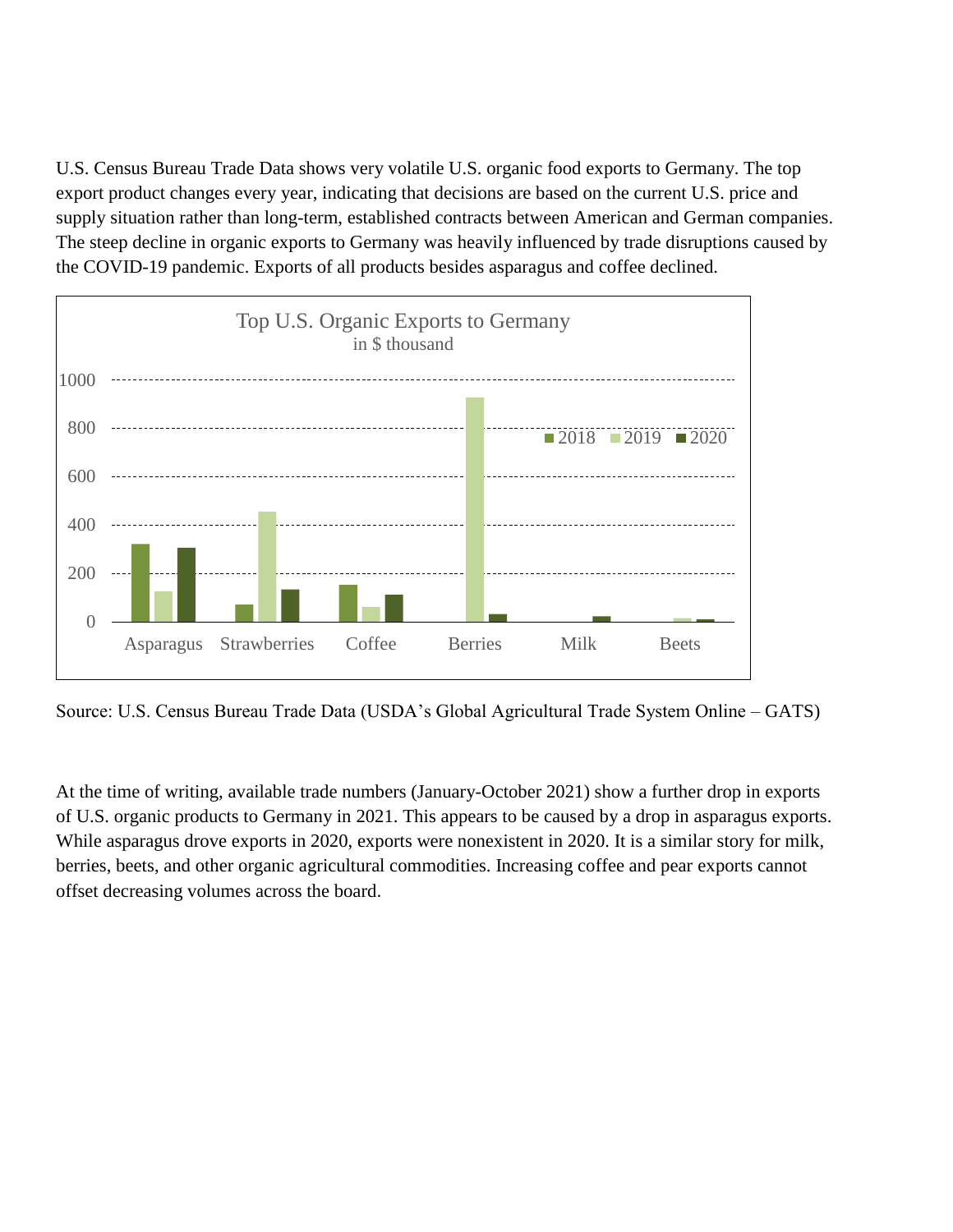

Source: U.S. Census Bureau Trade Data (USDA's Global Agricultural Trade System Online – GATS)

## **Road Map to the German Market**

Germany is not only the largest market for organic products in Europe, but it is also the largest organic producer. Despite this, the country is increasingly dependent on imported organic products to meet demand. This includes organic products that are produced in Germany, but for which there is not enough supply, such as potatoes, fruits, vegetables, dairy products, and meat. With this demand, the German organic market offers good opportunities for U.S. organic exporters. However, there are several challenges that U.S. exporters must be aware of before exporting to Germany. To successfully introduce food products, knowledge of the market and personal contacts are essential. Any potential U.S. supplier should analyze German and EU food law, packaging and labeling requirements, business practices, trade-related laws, tariffs, potential importers, and the distribution system. The Foreign Agricultural Service (FAS) office in Berlin offers guidelines on business practices and import regulations. Please see <https://fas-europe.org/countries/germany/> for more information.

German food retailers' purchasing habits are fragmented and competitive. Few German retailers import products directly from other countries, except for items that they purchase in large quantities. Most food retailers would rather buy from central buyers/distributors importing food and beverages. In general, these wholesalers are specialized in products or product groups, and some are even experts in food products from a specific country of origin. Thus, specialized importers have an in-depth knowledge of importing requirements, such as product certification, labeling and packaging. They also typically handle shipping, customs clearance, warehousing, and distribution of products within the country.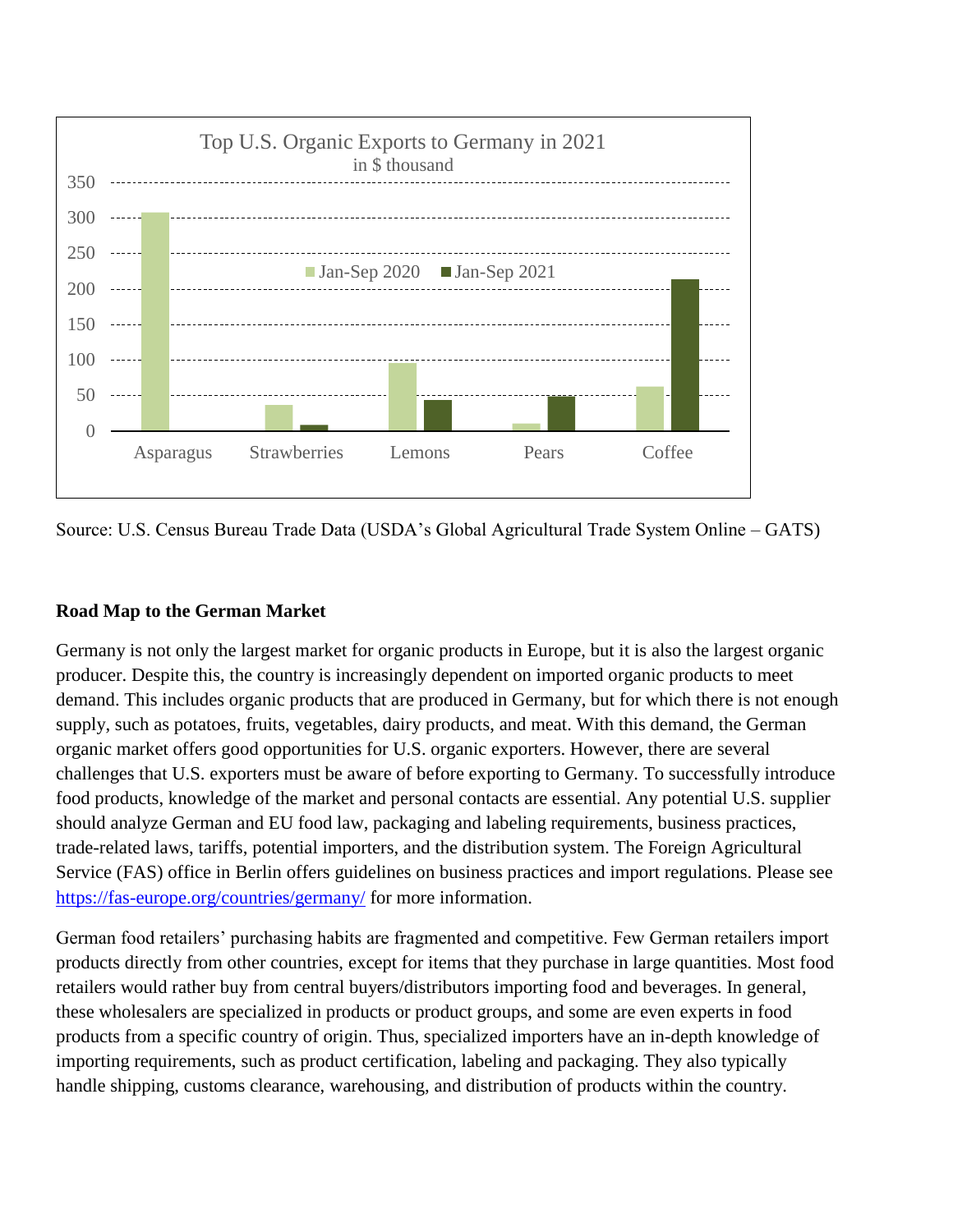Participating in German food trade shows is a proven way to find the right distributor and facilitates direct contact with German food brokers, importers, and wholesalers. Trade shows like the BioFach show in Germany enjoy an exceptional reputation within the global organic food industry and its outreach is global. BioFach is the largest organic trade show in the world. From 2019 to 2020, projected twelve-month sales doubled for U.S. exhibitors while on-site sales increase yearly. BioFach 2022 will take place from July 26-29. For the latest BioFach updates, FAS Berlin recommends checking the show's website: [https://www.biofach.de/en/info/biofach-2022.](https://www.biofach.de/en/info/biofach-2022) Due to evolving COVID-19 control measures in Germany, show dates are subject to change. Please contact FAS Berlin for more information on the BioFach trade show.

#### **Booming vegan market creates export opportunities**

In Germany, veganism is increasingly popular. The nation launches the most vegan products in the world. This creates export opportunities for U.S. companies as most major vegan food producers are based in the United States. There is good potential for meat and dairy substitutes and breakfast foods. For more information, please see GAIN report: [Germany is Leading a Vegan Revolution](https://fas-europe.org/downloads/71/germany/3853/germany-is-leading-a-vegan-revolution-germany-2020.pdf)

## **The EU-U.S. Organic Equivalency Arrangement**

Signed in February 2012, the EU-U.S. Organic Equivalency Arrangement entered into force on June 1, 2012. Since then, organic products certified in the United States or EU may be labeled and sold as "organic" in either market. This partnership streamlines trade between the two largest organic producers in the world and provides organic farmers and businesses access to an over USD \$50 billion, and growing, combined market. The growing market for organics in the EU in combination with the equivalency arrangement creates more trade opportunities for U.S. exporters. The EU offers market opportunities for U.S. organic fresh produce, dried fruit and nuts, specialty grains, and processed products. The arrangement created export opportunities in Germany for U.S. companies in the following market segments: tree nuts, fresh fruit, specialty grains, dried fruit, vegetables, and processed food products.

For more information on the EU-U.S. Organic Equivalence Arrangement, the European organic market and organic trade between the U.S. and the EU please see the Organic Market EU 2021 GAIN report ["Good Prospects for U.S. Organic Exports in the EU."](https://fas-europe.org/downloads/121/european-union/4653/continuing-good-prospects-for-us-organic-exports-to-the-eu-european-union-2021.pdf)

The European Union adopted its updated Organics Regulation in 2018. The Regulation is set to enter into force on January 1st, 2021. The following report gives an overview of the main regulatory changes to occur and highlights those that may impact U.S. exporters of organic products: ["New EU Organic](https://apps.fas.usda.gov/newgainapi/api/Report/DownloadReportByFileName?fileName=New%20EU%20Organic%20Regulation%20Entering%20Into%20Force%20in%202021%20Regulatory%20Update%20%20_Brussels%20USEU_European%20Union_08-23-2020)  [Regulation Entering Into Force in 2021 Regulatory Update."](https://apps.fas.usda.gov/newgainapi/api/Report/DownloadReportByFileName?fileName=New%20EU%20Organic%20Regulation%20Entering%20Into%20Force%20in%202021%20Regulatory%20Update%20%20_Brussels%20USEU_European%20Union_08-23-2020)